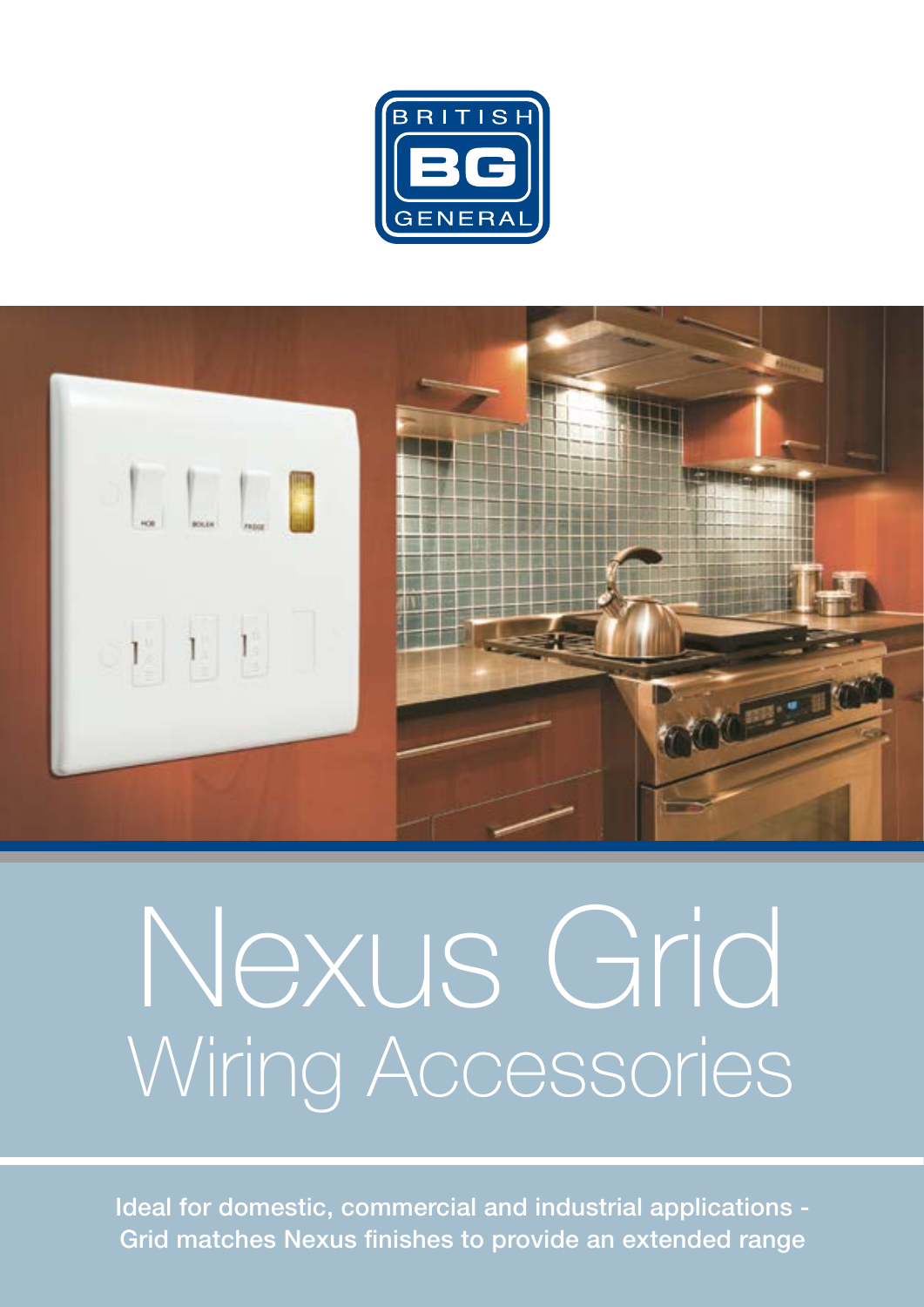Step 1

Screw grid frame to mounting box

Step 2 Wire modules Step 3

Slot the module on to the frame and click into place

Step 4 Fit the plate



11.





# Quick and easy to install

# Features & Finishes **Nexus Grid**

No visible plastic around switches





Interchangeable rockers provide flexibility

Easy to install with cantilever module to frame installation





**\*** • Terminal capacity 4 x 1.0mm2 • Manufactured to BS EN 60669-1

• Minimum mounting box depth 25mm



- Supplied with key, spare keys available
- Clearly marked terminals with backed out captive screws for easy installation
- 20 Amp, 20AX inductive rated

| Cat No.               |                          |                                |                          |                          | Description                   | Inner Carton | Outer Carton |
|-----------------------|--------------------------|--------------------------------|--------------------------|--------------------------|-------------------------------|--------------|--------------|
| 20 Amp - 20AX Modules |                          |                                |                          |                          |                               |              |              |
| White                 | Chrome                   | <b>Brushed</b><br><b>Steel</b> | <b>Black</b><br>Nickel   | Polished<br><b>Brass</b> |                               |              |              |
| G <sub>12</sub>       | GPC12                    | GBS12                          | GBN12                    | GPB12                    | 2 way, single pole            | 10           | 100          |
| G13                   | GPC13                    | GBS13                          | GBN13                    | GPB13                    | Intermediate                  | 10           | 100          |
| G14                   | GPC14                    | GBS14                          | GBN14                    | GPB14                    | 1 way re-tractive, SP (PRESS) | 10           | 100          |
| $G12C^*$              | $\overline{\phantom{a}}$ | $\overline{\phantom{a}}$       | $\overline{\phantom{a}}$ |                          | 2 way, single pole centre off | 10           | 100          |
| G30                   | GPC30                    | GBS30                          | GBN30                    | GPB30                    | 20A double pole               | 10           | 100          |
| G31                   | $\overline{\phantom{a}}$ | $\overline{\phantom{a}}$       | $\overline{\phantom{a}}$ | $\overline{\phantom{a}}$ | $20A DP + indicator$          | 10           | 100          |

\* For metal versions, select additional rocker accordingly<br>• Terminal capacity 4 x 1.0mm², 4 x 1.5mm², 2 x 2.5mm²& 1 x 4.0mm²

• Manufactured to BS EN 60669-1

• Minimum mounting box depth 25mm

- Alternative printed rocker covers available
- Clearly marked terminals with backed out captive screws for easy installation
- 20 Amp, 20AX inductive rated









|       | 20 Amp - 20AX Secret Key Modules |                                |                 |                          |                                             |    |     |  |  |  |  |
|-------|----------------------------------|--------------------------------|-----------------|--------------------------|---------------------------------------------|----|-----|--|--|--|--|
| White | Chrome                           | <b>Brushed</b><br><b>Steel</b> | Black<br>Nickel | Polished<br><b>Brass</b> |                                             |    |     |  |  |  |  |
| G12KY | GPC12KY                          | GBS12KY                        |                 | GBN12KY GPB12KY          | 2 way, single pole                          | 10 | 100 |  |  |  |  |
| G30KY | GPC30KY                          | GBS30KY                        | GBN30KY GPB30KY |                          | Double pole                                 | 10 | 100 |  |  |  |  |
| G12EL | GPC12EL                          | GBS12EL                        | GBN12EL         | GPB12EL                  | 2 way, single pole - printed 'EMG LTG TEST' | 10 | 100 |  |  |  |  |
| G30EL |                                  |                                |                 |                          | Double pole - printed 'EMG LTG TEST'        | 10 | 100 |  |  |  |  |

 $,4 \times 1.5$ mm $^2$ , 2 x 2.5mm $^2$  & 1 x 4.0mm $^2$ 

• Compatible only with BG secret key switch grid modules



Accessories





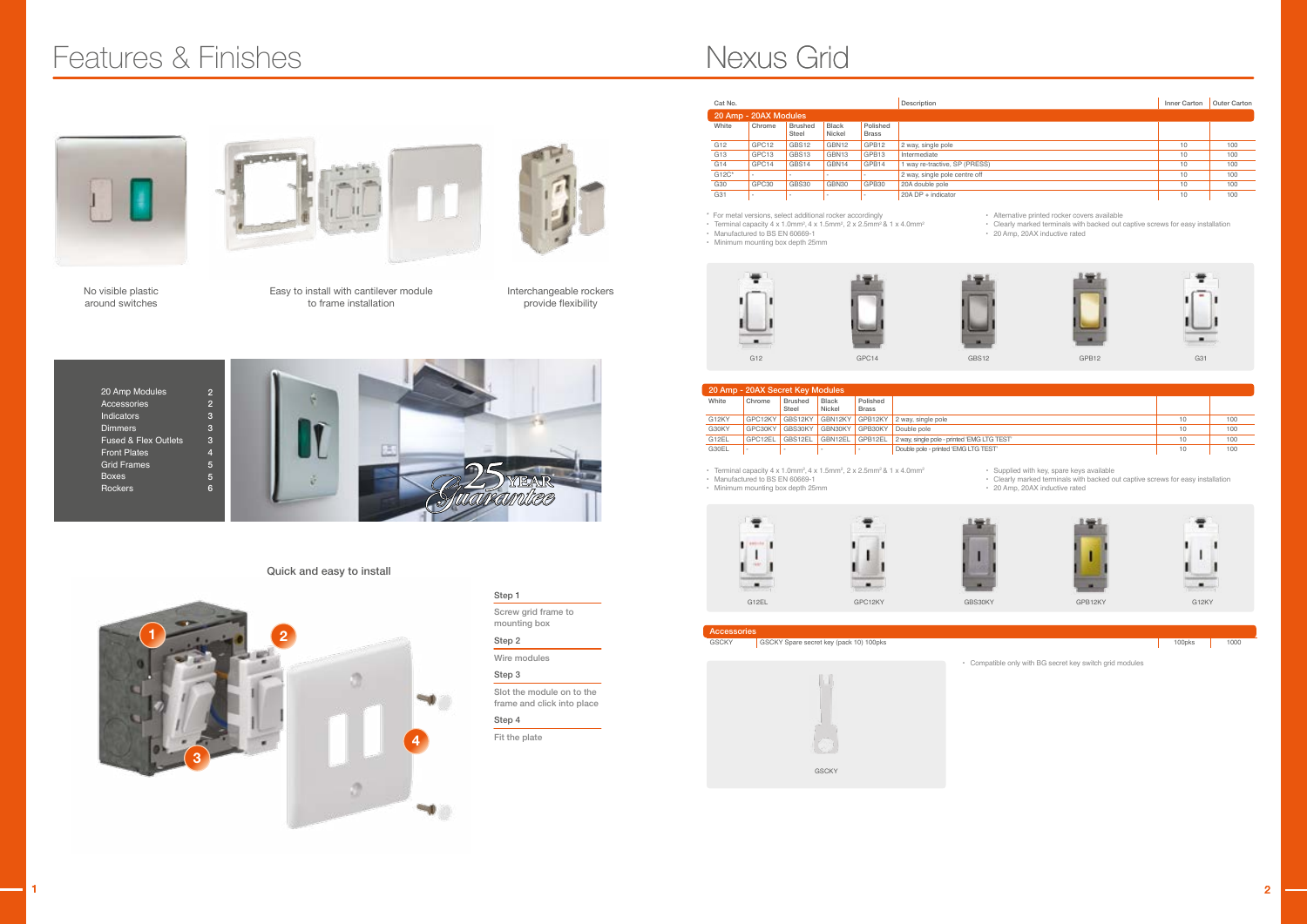

|              | Fused & Flex Outlet Modules & Blank |                         |                        |                          |                                                  |    |     |  |  |  |
|--------------|-------------------------------------|-------------------------|------------------------|--------------------------|--------------------------------------------------|----|-----|--|--|--|
| White        | Chrome                              | <b>Brushed</b><br>Steel | <b>Black</b><br>Nickel | Polished<br><b>Brass</b> |                                                  |    |     |  |  |  |
| <b>GFUSE</b> |                                     |                         |                        |                          | GPCFUSE GBSFUSE GBNFUSE GPBFUSE Fuse holder      | 10 | 100 |  |  |  |
| <b>GFLEX</b> | <b>GPCFLEX</b>                      |                         |                        |                          | GBSFLEX GBNFLEX GPBFLEX Flex outlet (up to 10mm) | 10 | 100 |  |  |  |
| <b>GBLNK</b> |                                     |                         |                        |                          | GPCBLNK GBSBLNK GBNBLNK GPBBLNK Blank module     | 10 | 100 |  |  |  |

- Manufactured to BS 1363 Part 4<br>• Terminal capacity 3 x 2.5mm², 2 x 4.0mm²& 1 x 6.0mm²
- Minimum mounting box depth 25mm
- 
- Clearly marked terminals with backed out captive screws for easy installation • Supplied with 13A fuse fitted to BS 1362

Flex Outlets • Manufactured to BS 5733 • Minimum mounting box depth 35mm • Cable entry with cord grip



















Fused Oulets

• Suitable for cables with an outside diameter up to 10mm









ш





• Note - 1, 3, 6g front plate supplied with grid blanks (Screwless Only)

• Front plates match the standard Flatplate screwless range

• Flat profile with rounded edges

• Secure easy "clip on, clip off" front plate design

• 1, 3 and 6 gang front plates are supplied with blanking pieces for the grid frame

• No visible plastic around rockers

• 6/8g grid surface/flush mounting box (MC503)





| Cat No.          |                                                        | Description             |                        |                          |              |                                   |                                                                                                                                                          |  |  |  | Inner Carton                                                                    | Outer Carton |  |
|------------------|--------------------------------------------------------|-------------------------|------------------------|--------------------------|--------------|-----------------------------------|----------------------------------------------------------------------------------------------------------------------------------------------------------|--|--|--|---------------------------------------------------------------------------------|--------------|--|
|                  | Indicator Modules - Suitable for use with all finishes |                         |                        |                          |              |                                   |                                                                                                                                                          |  |  |  |                                                                                 |              |  |
| GINGR            | Green                                                  |                         |                        |                          |              |                                   |                                                                                                                                                          |  |  |  | 10                                                                              | 100          |  |
| <b>GINOR</b>     |                                                        | Orange                  |                        |                          |              |                                   |                                                                                                                                                          |  |  |  | 10                                                                              | 100          |  |
| GINRD            | Red                                                    |                         |                        |                          |              |                                   |                                                                                                                                                          |  |  |  | 10                                                                              | 100          |  |
|                  |                                                        |                         |                        |                          |              |                                   | • For use with all finishes<br>• Manufactured to BS 5733<br>• Terminal capacity 3 x 2.5mm <sup>2</sup> , 2 x 4.0mm <sup>2</sup> & 1 x 6.0mm <sup>2</sup> |  |  |  |                                                                                 |              |  |
|                  | GINGR                                                  |                         | <b>GINOR</b>           |                          | <b>GINRD</b> | • Minimum mounting box depth 25mm |                                                                                                                                                          |  |  |  | • Clearly marked terminals with backed out captive screws for easy installation |              |  |
|                  |                                                        |                         |                        |                          | Description  |                                   |                                                                                                                                                          |  |  |  | Inner Carton                                                                    | Outer Carton |  |
|                  | <b>Dimmer Modules</b>                                  |                         |                        |                          |              |                                   |                                                                                                                                                          |  |  |  |                                                                                 |              |  |
| Cat No.<br>White | Chrome                                                 | <b>Brushed</b><br>Steel | <b>Black</b><br>Nickel | Polished<br><b>Brass</b> |              |                                   |                                                                                                                                                          |  |  |  |                                                                                 |              |  |



 $\blacksquare$ 

 $\blacksquare$ 





|       | <b>Front Plates - Screwless Flatplate</b> |                         |                        |                          |    |     |     |  |  |  |  |
|-------|-------------------------------------------|-------------------------|------------------------|--------------------------|----|-----|-----|--|--|--|--|
| White | Chrome                                    | <b>Brushed</b><br>Steel | <b>Black</b><br>Nickel | Polished<br><b>Brass</b> |    |     |     |  |  |  |  |
| GFPC1 | GFBS1                                     | GFBN1                   | GFPB1                  | 1 gang                   | 20 | 200 | 100 |  |  |  |  |
| GFPC2 | GFBS2                                     | GFBN2                   | GFPB2                  | 2 gang                   | 20 | 200 | 100 |  |  |  |  |
| GFPC3 | GFBS3                                     | GFBN3                   | GFPB3                  | 3 gang                   | 10 | 100 | 100 |  |  |  |  |
| GFPC4 | GFBS4                                     | GFBN4                   | GFPB4                  | 4 gang                   | 10 | 100 | 100 |  |  |  |  |
| GFPC6 | GFBS6                                     | GFBN6                   | GFPB6                  | 6 gang                   | 10 | 100 | 100 |  |  |  |  |
| GFPC8 | GFBS8                                     | GFBN8                   | GFPB8                  | 8 gang                   | 10 | 100 | 100 |  |  |  |  |

• Front plates match the power products of the White Moulded & Nexus Metal ranges • 6/8g grid surface/flush mounting box (MC503)

• No visible plastic around rockers • White plates supplied with covers to conceal fixing screws • 9/12g flush mounting wall box (HGS912)



| Cat No.                           |                          |                                |                          |                          | Description | Inner Carton | Outer Carton |
|-----------------------------------|--------------------------|--------------------------------|--------------------------|--------------------------|-------------|--------------|--------------|
| <b>Front Plates - Nexus Metal</b> |                          |                                |                          |                          |             |              |              |
| White                             | Chrome                   | <b>Brushed</b><br><b>Steel</b> | <b>Black</b><br>Nickel   | Polished<br><b>Brass</b> |             |              |              |
| G81                               | GNPC1                    | GNBS1                          | GNBN1                    | GNPB1                    | gang        | 20           | 200          |
| G82                               | GNPC <sub>2</sub>        | GNBS2                          | GNBN2                    | GNPB2                    | 2 gang      | 20           | 200          |
| G83                               | GNPC3                    | GNBS3                          | GNBN3                    | GNPB3                    | 3 gang      | 10           | 100          |
| G84                               | GNPC4                    | GNBS4                          | GNBN4                    | GNPB4                    | 4 gang      | 10           | 100          |
| G86                               | GNPC6                    | GNBS6                          | GNBN6                    | GNPB6                    | 6 gang      | 10           | 100          |
| G88                               | GNPC8                    | GNBS8                          | GNBN8                    | GNPB8                    | 8 gang      | 10           | 100          |
| G89                               | $\sim$                   | GNBS9                          |                          |                          | 9 gang      | 10           | 100          |
| G812                              | $\overline{\phantom{a}}$ | GNBS12                         | $\overline{\phantom{a}}$ |                          | 12 gang     | 10           | 100          |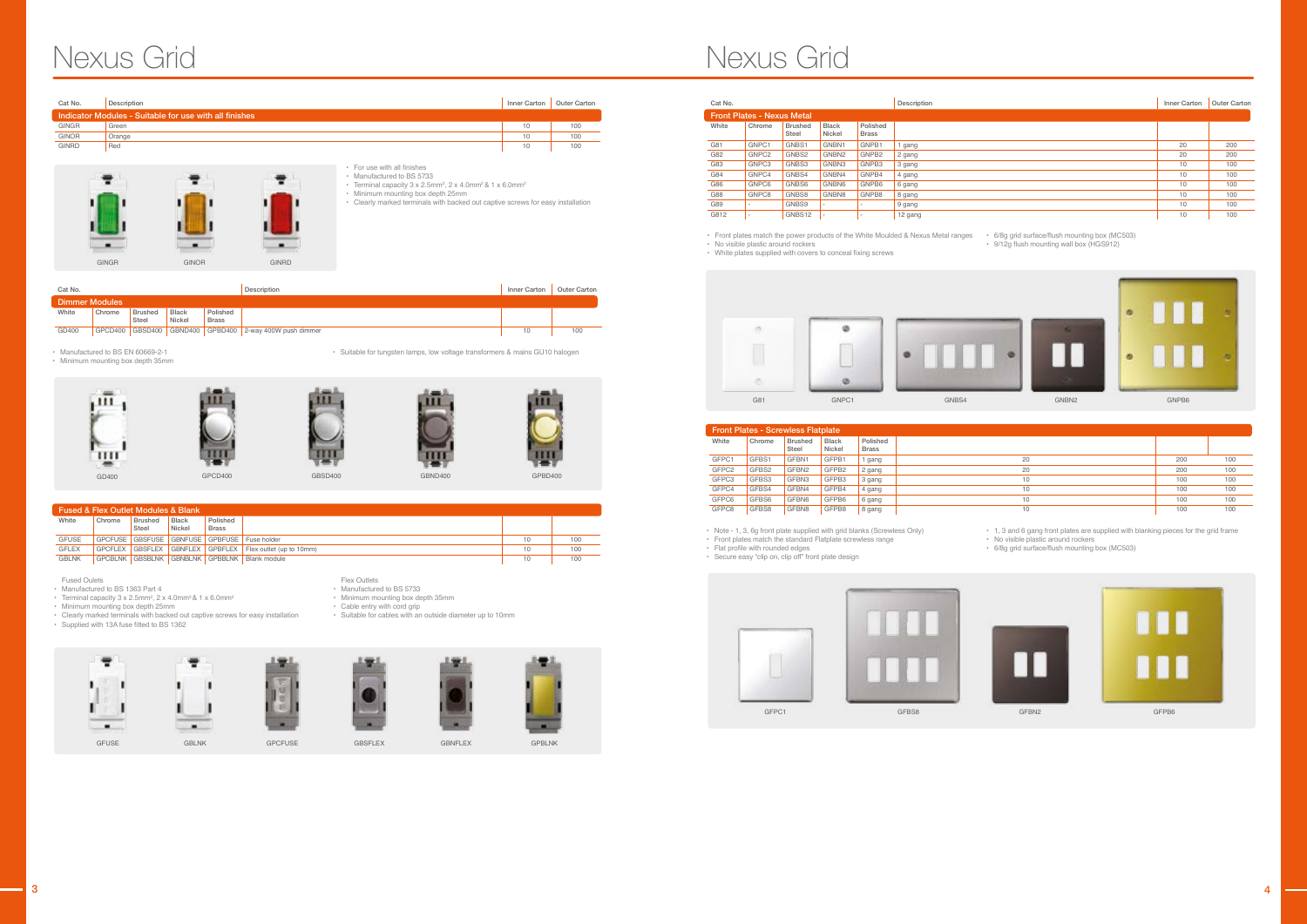# Nexus Grid Nexus Grid

### GFR12/34

- These frames are for all screwed plate versions
- Universal frame for Metal Clad, White Moulded, Nexus Metal & Brass front plates
- Frames are supplied with spacers for use with the Metal Clad front plates
- Metal Clad front plates require tabs to be bent along performed indents

GFR12/34/68FP

T  $\overline{a}$ GMC2 GMC3 GNBG2 GNBG4



- These frames are for the screwless Flatplate versions • Fixed integrated plastic gasket to protect metal edges from moisture
- Earth terminal(s) fitted as standard

• Captive fixing screws for ease of assembly



| Cat No.       | Description                                              | Inner Carton | Outer Carton |
|---------------|----------------------------------------------------------|--------------|--------------|
| <b>Boxes</b>  |                                                          |              |              |
| MC501         | Square surface mount box (1g & 2g grid)                  | 10           | 100          |
| MC502         | Rectangular surface mount box (3q & 4q grid)             |              | 50           |
| MC503         | Double metal box - surface or flush mount (6q & 8q qrid) |              | 50           |
| <b>HGS912</b> | Flush mount box (9g & 12g grid)                          |              | 50           |

• Fitted with earth terminal



| Cat No.                                    |                          | Description | Inner Carton | Outer Carton |  |  |  |  |
|--------------------------------------------|--------------------------|-------------|--------------|--------------|--|--|--|--|
| Front Plates - Metal Clad & Brass Georgian |                          |             |              |              |  |  |  |  |
| <b>Metal Clad</b>                          | <b>Brass Georgian</b>    |             |              |              |  |  |  |  |
| GMC1                                       | GNBG1                    | 1 gang      | 20           | 200          |  |  |  |  |
| GMC <sub>2</sub>                           | GNBG2                    | 2 gang      | 20           | 200          |  |  |  |  |
| GMC3                                       | GNBG3                    | 3 gang      | 10           | 100          |  |  |  |  |
| GMC4                                       | GNBG4                    | 4 gang      | 10           | 100          |  |  |  |  |
| GMC6                                       | $\overline{\phantom{a}}$ | 6 gang      | 10           | 100          |  |  |  |  |
| GMC8                                       | $\overline{\phantom{a}}$ | 8 gang      | 10           | 100          |  |  |  |  |

### Metal Clad

• A rugged, scratch resistant range, suitable for everyday use in commercial and industrial environments

• Manufactured in heavy gauge steel and finished with epoxy powder coating

• Front plates match the standard metal clad range

Brass Georgian



• Cast brass plates with a rope effect detail





| Cat No.        |                 |                                |                          |                          | Description                        | Inner Carton | Outer Carton |
|----------------|-----------------|--------------------------------|--------------------------|--------------------------|------------------------------------|--------------|--------------|
| <b>Rockers</b> |                 |                                |                          |                          |                                    |              |              |
| White          | Chrome          | <b>Brushed</b><br><b>Steel</b> | <b>Black</b><br>Nickel   | Polished<br><b>Brass</b> |                                    |              |              |
| <b>GRHBW</b>   | <b>GRHBPC</b>   | <b>GRHBBS</b>                  | <b>GRHBBN</b>            | <b>GRHBPB</b>            | Printed - Hob                      | 100pks       | 1000         |
| <b>GROVW</b>   | <b>GROVPC</b>   | <b>GROVBS</b>                  | <b>GROVBN</b>            | <b>GROVPB</b>            | Printed - Oven                     | 100pks       | 1000         |
| <b>GRFNW</b>   | <b>GRFNPC</b>   | <b>GRFNBS</b>                  | <b>GRFNBN</b>            | <b>GRFNPB</b>            | Printed - Fan                      | 100pks       | 1000         |
| <b>GRWMW</b>   | <b>GRWMPC</b>   | <b>GRWMBS</b>                  | <b>GRWMBN</b>            | <b>GRWMPB</b>            | Printed - Washing Machine          | 100pks       | 1000         |
| <b>GRTDW</b>   | <b>GRTDPC</b>   | <b>GRTDBS</b>                  | <b>GRTDBN</b>            | <b>GRTDPB</b>            | Printed - Tumble Dryer             | 100pks       | 1000         |
| <b>GRFDW</b>   | <b>GRFDPC</b>   | <b>GRFDBS</b>                  | <b>GRFDBN</b>            | <b>GRFDPB</b>            | Printed - Fridge                   | 100pks       | 1000         |
| <b>GRFZW</b>   | <b>GRFZPC</b>   | <b>GRFZBS</b>                  | <b>GRFZBN</b>            | <b>GRFZPB</b>            | Printed - Freezer                  | 100pks       | 1000         |
| <b>GRBLW</b>   | <b>GRBLPC</b>   | <b>GRBLBS</b>                  | <b>GRBLBN</b>            | <b>GRBLPB</b>            | Printed - Boiler                   | 100pks       | 1000         |
| <b>GRMWW</b>   | <b>GRMWPC</b>   | <b>GRMWBS</b>                  | <b>GRMWBN</b>            | <b>GRMWPB</b>            | Printed - Microwave                | 100pks       | 1000         |
| <b>GRCHW</b>   | <b>GRCHPC</b>   | <b>GRCHBS</b>                  | <b>GRCHBN</b>            | <b>GRCHPB</b>            | Printed - Cooker Hood              | 100pks       | 1000         |
| <b>GRWHW</b>   | <b>GRWHPC</b>   | <b>GRWHBS</b>                  | <b>GRWHBN</b>            | <b>GRWHPB</b>            | Printed - Water Heater             | 100pks       | 1000         |
| <b>GRWDISW</b> | <b>GRWDISPC</b> | <b>GRWDISBS</b>                | <b>GRWDISBN</b>          | <b>GRWDISPB</b>          | Printed - Waste Disposal           | 100pks       | 1000         |
| <b>GRACW</b>   | GRACPC          | <b>GRACBS</b>                  | <b>GRACBN</b>            | <b>GRACPB</b>            | Printed - Air Conditioning         | 100pks       | 1000         |
| GRDWW          | <b>GRDWPC</b>   | <b>GRDWBS</b>                  | <b>GRDWBN</b>            | <b>GRDWPB</b>            | Printed - Dish Washer              | 100pks       | 1000         |
| <b>GRBELLW</b> | GRBELLPC        | <b>GRBELLBS</b>                | <b>GRBELLBN</b>          | <b>GRBELLPB</b>          | Printed - Bell Symbol              | 100pks       | 1000         |
| <b>GRFFW</b>   | <b>GRFFPC</b>   | <b>GRFFBS</b>                  | <b>GRFFBN</b>            | <b>GRFFPB</b>            | Printed - Fridge Freezer           | 100pks       | 1000         |
| <b>GRHTW</b>   | <b>GRHTPC</b>   | <b>GRHTBS</b>                  | <b>GRHTBN</b>            | <b>GRHTPB</b>            | Printed - Heater                   | 100pks       | 1000         |
| <b>GRUPW</b>   | <b>GRUPPC</b>   | <b>GRUPBS</b>                  | <b>GRUPBN</b>            | <b>GRUPPB</b>            | <b>Unprinted Rocker</b>            | 100pks       | 1000         |
| <b>GRUPG</b>   |                 |                                | $\overline{\phantom{a}}$ |                          | Unprinted Graphite Rocker (Part M) | 100pks       | 1000         |

• White Rockers - Markings Printed

• Metal Rockers - Markings Embossed

• Supplied in packs of 10



**Replacement /Interchangeable Rockers** Replacement rockers - Switch modules are supplied with plain rockers, however a selection of pre-printed rockers are available.



To replace:

- Remove existing rocker by inserting screwdriver under rocker cap and lifting.
- Position replacement cap into aperture and clip into place ensuring text is correctly aligned in relationship to top of module.